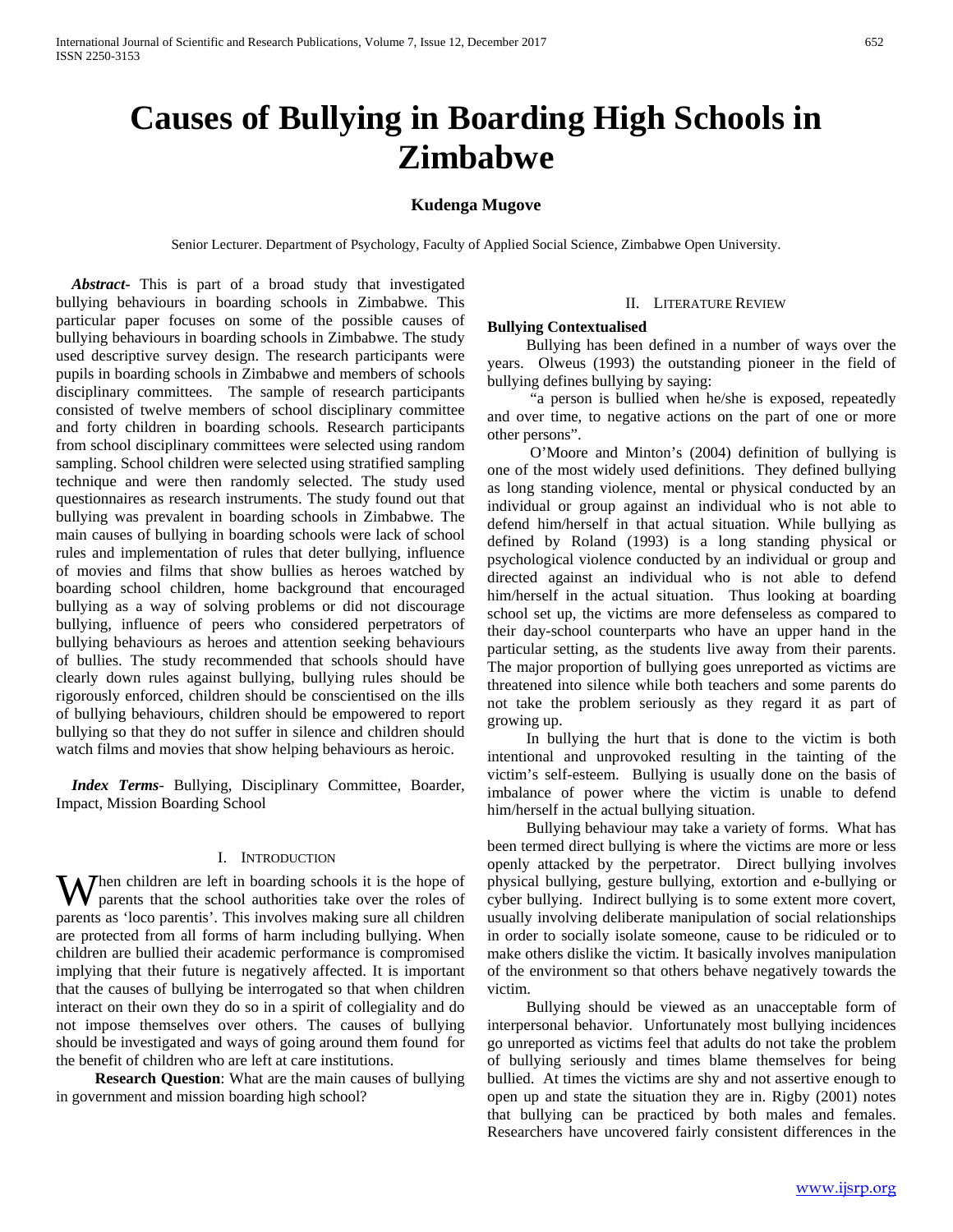way in which males and females perpetrate bullying behaviours. Whilst verbal bullying is generally the most common experienced form of bullying for males and females alike, male perpetrators are more likely than females to use direct means, whereas female perpetrators are more likely than males to use indirect methods.

## **Causes of bullying in boarding schools**

Bullying can be a result of a variety of factors though it is difficult to ascertain which particular factor is responsible for a particular form of bullying. These factors include genetic predisposition, early socialization, modeling, operant conditioning, disorder in functioning of the superego, environmental factors and peer pressure.

## **Genetic predisposition**

There are several factors that are considered to contribute in various ways to likelihood of bullying behaviours. Hallam and Reeds (2005) content that physiological theories say that the bullies are genetically different from others. Some supporting evidence comes from studies of twins which show consistently high concordance rates for anti-social behavior in identical than fraternal twins and other siblings. It is argued that there are certain personality traits that appear among most bullies such as aggressiveness, impulsive behavior, low in empathy and therefore not sensitive to the plight of others. The bullies generally enjoy and get satisfaction in seeing other children in pain. However it should be noted that when raised in a positive home environment the children with these personality traits can learn empathy and compassion which puts them at lower risk for bullying.

Tattum (1993) also suggest that children with a genetic predisposition to bullying may have risk for bullying lowered through provision of boarding school environment in which relations between students are positive. The schools should cultivate a culture of empathy where emphasis is on collegiality and deriving satisfaction from helping others. Schools that recognize and reward those that practice anti-bullying behaviours reduce the possibility of the bullying behavior manifesting.

## **Early Socialisation**

Bullying behavior can be understood in terms of early socialization. According to Haralambos and Holborn (1995) if a child was deprived of motherly love during the first seven years, he/she could develop conduct disorders during childhood and anti-social personality disorder. There is a tendency of such children to compensate their shortcomings by inflicting pain on others. In the same vein O'Moore and Minton (2004) argue that dysfunctional families can contribute to the development of bullying behaviours in children. In dysfunctional families the socialization processes are characterized by inflicting pain on others. The interactions between the family members in a dysfunctional family are based on those with power imposing themselves on those without power. More so it has been observed that children who lack adult supervision or who are abused at home are at a higher risk of bullying others in schools. Since they do not have supervision most of the time they may inadvently get used to inflicting pain on other children. Parents who are too lax with discipline may also expose their children to risk of being bullies when they go to school. This implies that when schools are dealing with issues of bullying at boarding schools, there is need to look at the children's social background.

## **Modelling**

Social learning theorists attribute bullying to both modeling and operant conditioning. Davison and Neale (1990) noted that children can learn aggressive behaviours such as bullying from adults who behave in this way. Children who are from families where bullying and aggressive behaviours are practiced are more likely to practice the aggressive behaviours. According to [www.bullyingstatistics.org,](http://www.bullyingstatistics.org/) in a culture fascinated with winning, power and violence, some experts suggest that it is unrealistic to expect that children will not be influenced to seek power through violence in their own lives. They will be viewing it as legitimate way of meeting their ends. Research points to world wrestling federation where glorification of bullies is done in the name of entertainment. Thus children who watch world wrestling federation on television may learn both physical and verbal bullying. It is important to point out that the high rates of domestic violence means that many young people grow up expecting that violence is an acceptable way to get what one wants. Aggressive behaviours such as bullying may be seen as an effective means of achieving a goal and is likely to be reinforced. Davison and Neale (1990) thus maintain that once initiated, bullying acts are likely to be maintained.

## **Peer Pressure**

Bullying can also be a response to peer pressure within the school. Olweus (1993) noted that bullying can be seen as group phenomena. Within the school environment the peer group will often bully another group or individual for reasons which may be real or imagined or simply to have fun. Some bullies in previous studies have admitted to acting as part of a group for half of the bullying incidences they have been involved in. It is also important to note that bullying by an individual is often conducted with support of a group where the bully is glorified and seen as a hero.

#### **Environmental Factors**

According to www.bullyingstatistics.org, the institutions like boarding schools can also contribute to bullying behaviours. If the institution in which bullying takes place does not have high standards for the way people should treat each other, then bullying may be more likely and or prevalent. In cases where the rules are lax or are not strictly enforced there is room that bullying will occur. Institutions that have strict rules and close supervision of activities that children will be doing are likely to have fewer cases of bullying than where children are left unattended for long periods of time. Thus the institution would have an influence on why children bully.

#### **Methodology**

In this study the researcher used descriptive survey design. The descriptive survey was chosen because it places emphasis on the depth of the understanding of the deeper meaning of human experiences. The design offers rich descriptive reports on the individual's perception, attitudes, beliefs, views, feelings and interpretations of given events. The descriptive survey design is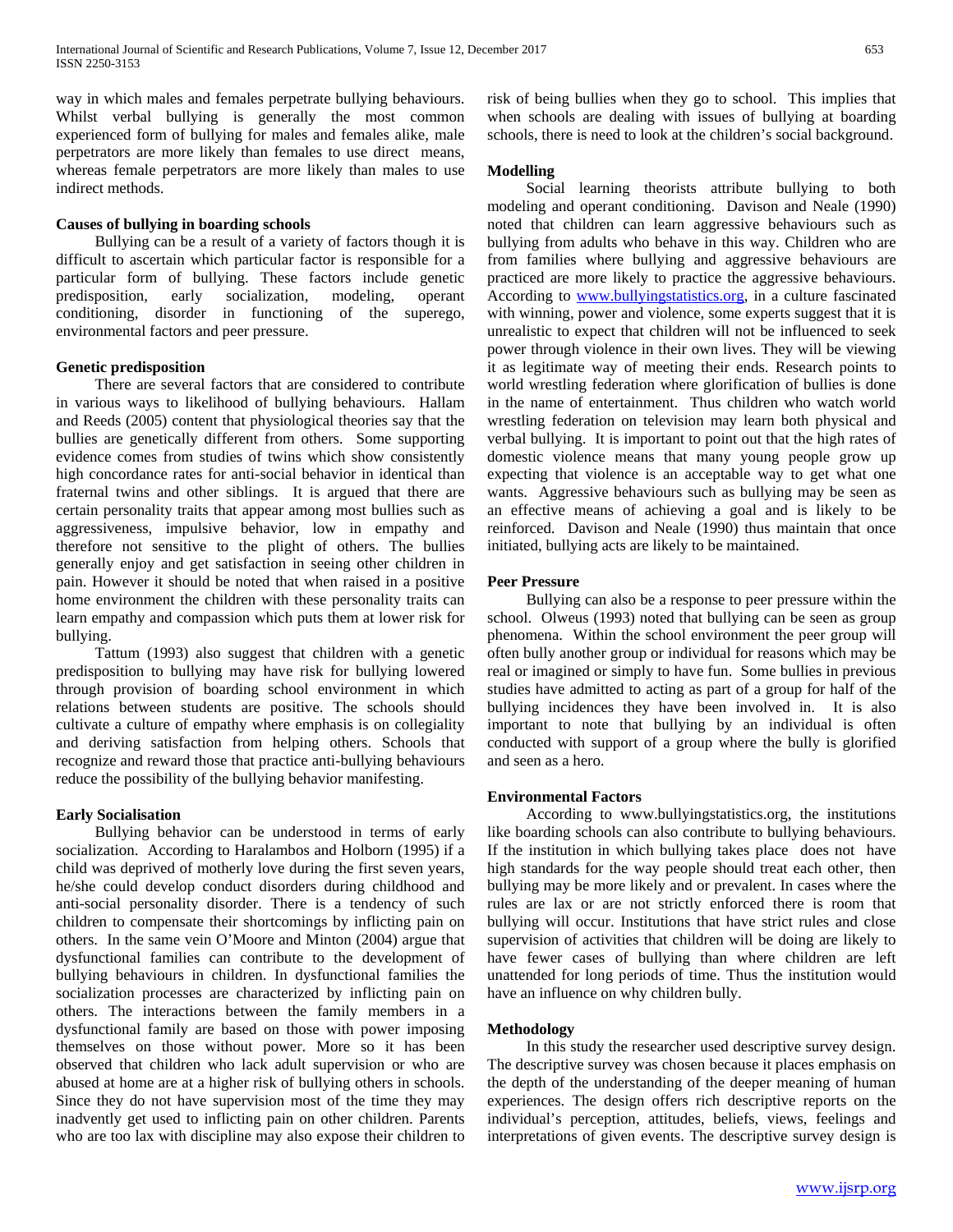defined by its methodical collection of standardized information from a representative sample of the population (Christensen,1994). The descriptive research design suits the context under which the present study was undertaken. The descriptive survey represents a probe into a given state of affairs that exists at a given time. It therefore means that direct contact was made with individuals whose characteristics, behaviours and issues were relevant to the investigation under study. In this case the researcher had direct contact with some of the children who were bullied or who saw bullying taking place and members of the disciplinary committee who handled bullying issues.

Sampling involves selecting people from the population to represent the entire population, (Polit 2001). In this study the sample consisted of boarding school children in forms one to six and members of schools disciplinary committees. The research used random sampling for selecting members of schools disciplinary committee. Twelve members of the disciplinary committees participated in the research. They consisted of six males and six females. According to Hallam and Reed (2005) simple random selection involves taking names completely at random, from a list by a person or a computer, so that each member of population has an equal chance of being selected. In the case of school children the research used stratified and random sampling.

Hallam and Reed (2005) maintain that in stratified random sampling, the population is put into segments called "strata" based on things like age, gender or income. Names are then selected at random from within each segment. For the purpose of this study, the researcher put the students into three segments based on level of education at the school which are junior (Form 1 and Form 2) ordinary level (Form 3 and 4) and senior level (Form 5 and 6). The researcher had cards numbered one to ninety per level. The cards were put in a box and shuffled and students allowed picking cards randomly. All students who picked up cards for multiples of ten per level per school were selected. As a result forty students of different ages, sex and level of education were selected.

The research used questionnaires as research instruments. Questionnaires were used because they are anonymous and do not require respondents to sit face to face with interviewer. This makes respondents to be more frank when responding to sensitive issues like bullying. Closed questions in the questionnaires provided data which could be easily quantified and analysed. Open –ended questions were there for realizing clarity on some ambiguous issues.

#### III. .RESULTS

|  |  | Table 1 Gender of student respondents (N=40) |  |
|--|--|----------------------------------------------|--|
|--|--|----------------------------------------------|--|

| <b>Gender</b> | No of respondents | $\frac{6}{9}$ |
|---------------|-------------------|---------------|
| Male          |                   | 45            |
| Female        |                   | 55            |
| <b>Total</b>  | 40                | 100           |

On the gender of respondents, 45% were male and 55% were female.

|  |  |  |  |  |  |  | Table 2 Level of education of student respondents (N=40) |  |  |
|--|--|--|--|--|--|--|----------------------------------------------------------|--|--|
|--|--|--|--|--|--|--|----------------------------------------------------------|--|--|

| Level        | No of respondents | $\frac{6}{9}$ |
|--------------|-------------------|---------------|
| Form 1 and 2 | 16                |               |
| Form 3 and 4 | 15                | 38            |
| Form 5 and 6 |                   | つつ            |
| <b>Total</b> |                   | 100           |

On the level of education 40% of respondents were in Form and 2, 38% were in Form 3 and 4 and 22% were in Form 5 and 6.

|                                         | <b>SA</b> |               | <b>SD</b><br>A |               |                | D              |                |          | <b>NS</b> | <b>Total</b>  |    |               |
|-----------------------------------------|-----------|---------------|----------------|---------------|----------------|----------------|----------------|----------|-----------|---------------|----|---------------|
|                                         | N         | $\frac{0}{0}$ | N              | $\frac{0}{0}$ | N              | $\frac{0}{0}$  | N              | $\%$     | N         | $\frac{0}{0}$ | N  | $\frac{0}{0}$ |
| Bullying is a problem in boarding       | 9         | 22            | 13             | 33            | 8              | 20             | $\Omega$       | $\Omega$ | 10        | 25            | 40 | 100           |
| schools                                 |           |               |                |               |                |                |                |          |           |               |    |               |
| The most bullied students are in form 1 | 19        | 48            | 11             | 27            | 2              | 5              | 2              | 5        | 6         | 15            | 40 | 100           |
| and 2                                   |           |               |                |               |                |                |                |          |           |               |    |               |
| Poor upbringing is a major cause of     |           | 30            | 14             | 35            | 03             | 08             | 01             | 2        | 10        | 25            | 40 | 100           |
| bullying                                |           |               |                |               |                |                |                |          |           |               |    |               |
| Bullying is inherited                   | 6         | 15            | 9              | 22            |                | 18             | 5              | 12       | 13        | 33            | 40 | 100           |
| Films and movies influence bullying     | 11        | 28            | 14             | 35            | 05             | 12             | 04             | 10       | 06        | 15            | 40 | 100           |
| Bullies are attention seekers           | 16        | 40            | 18             | 45            | $\mathfrak{D}$ | 0 <sub>5</sub> | 0 <sub>1</sub> | 02       | 03        | 08            | 40 | 100           |
| Lack of strict school rules<br>cause    | 25        | 62            | 14             | 35            | 01             | 03             | $\Omega$       | $\Omega$ | $\Omega$  | $\Omega$      |    |               |
| bullying                                |           |               |                |               |                |                |                |          |           |               |    |               |
| Counselling is used as intervention     | 15        | 37            | 11             | 27            | 4              | 10             | 3              | 08       | 7         | 18            | 40 | 100           |
| strategy to bullying                    |           |               |                |               |                |                |                |          |           |               |    |               |

**Table 3 Causes of bullying according to students (N= 40)**

Results of the study showed that 22% of respondents strongly agreed that bullying was a problem, 33% agreed, 20% strongly disagreed, none disagreed and 25% of the respondents were not sure if it was a problem in their school. Therefore a majority of the respondents (55% ) have the belief that bullying is a problem in boarding schools.

The study found out that Form 1 and 2 students were the most bullied. 48% of respondents strongly agreed that Form 1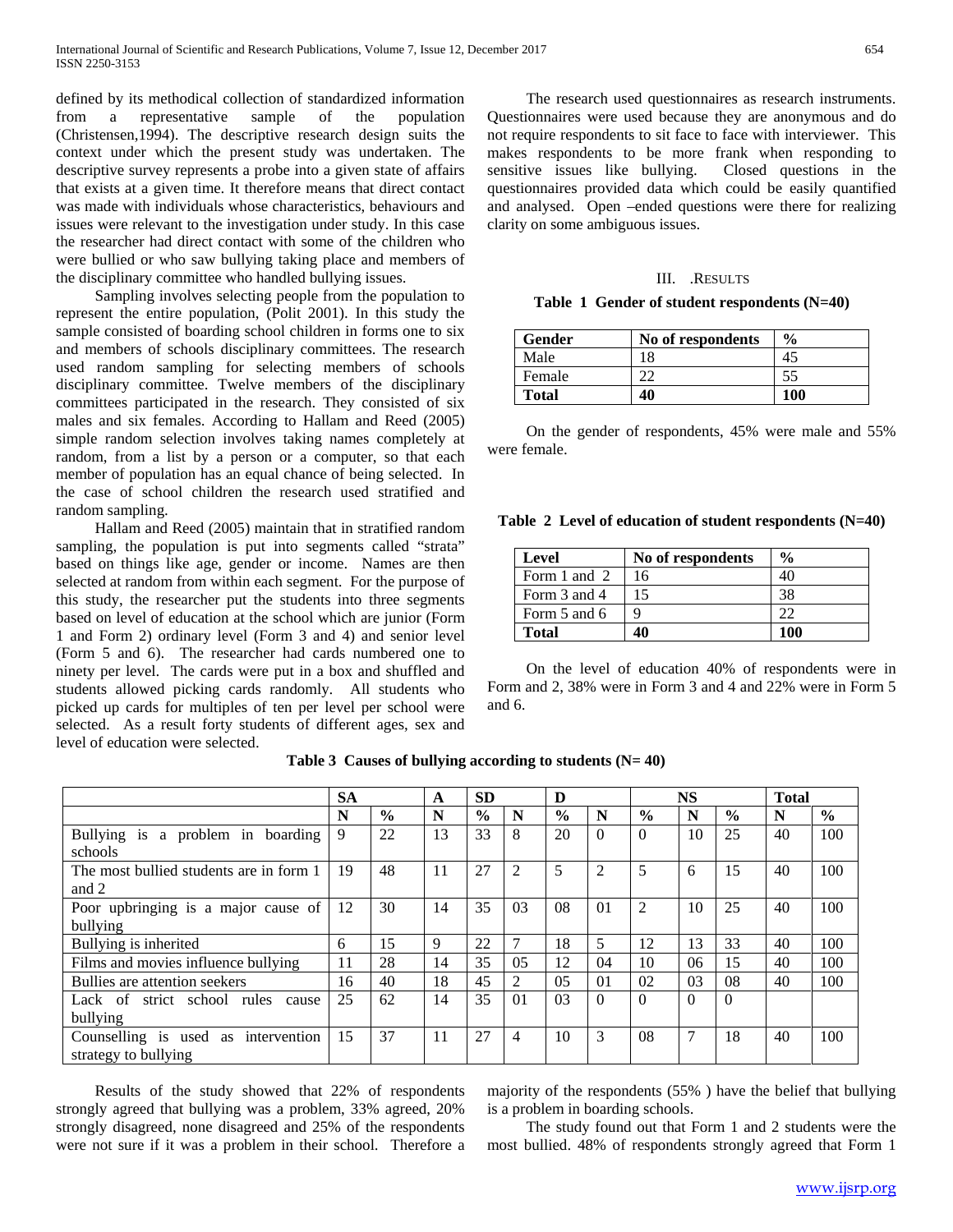and 2 were the most bullied, 27% agreed, 5% strongly disagreed, 5 % disagreed and 15% of respondents were not sure if the Form 1 and 2 students were the most bullied.

Thirty- percent (30%) of respondents strongly agreed that poor upbringing was a major cause of bullying, 35% agreed, 8 % strongly disagreed, 2% disagreed and 25% were not sure if poor upbringing was a major cause of bullying.

On the issue of bullying being inherited from parents, 15% of respondents strongly agreed that bullying was inherited from parents, 22% agreed, 18% strongly disagreed, 12% disagreed and 33% were not sure bullying was inherited from parents.

On issue of films and movies influencing bullying 28% of respondents strongly agreed that films and movies influenced bullying, 35% agreed, 12% strongly disagreed, 10% disagreed and 15% were not sure.

On whether attention seeking was a reason for bullying 40% of respondents strongly agreed that bullies were attention seekers, 45% agreed, 5% strongly disagreed, 2% disagreed and 8% were not sure.

On lack of strict school rules as a cause of bullying the study found that 62% of respondents strongly agreed that lack of strict rules caused bullying, 35% agreed, 2% strongly disagreed and no respondents disagreed or were not sure if lack of strict rules caused bullying. On the issue of counseling being used as intervention strategy to bullying in schools, 37% of respondents strongly agreed that counseling was being used to deal with bullying 27% agreed, 10% strongly disagreed, 8% disagreed and 18% were not sure if counselling was being used to deal with bullying issues.

**Table 4.7 Gender of Respondents in Schools Disciplinary Committees (N=12)**

| Gender       | No of respondents | $\frac{6}{9}$ |
|--------------|-------------------|---------------|
| Male         |                   | 50            |
| Female       |                   | 50            |
| <b>Total</b> | 14                | 100           |

On the gender of respondents, 50% were male and 50% were female.

**Table 4.9 Period saved as a member of disciplinary committee (N=12)**

| <b>Time</b>    | No of respondents | $\frac{0}{0}$ |
|----------------|-------------------|---------------|
| Less than $51$ | $\mathcal{D}$     | 16            |
| vears          |                   |               |
| 5-10 years     |                   | 60            |
| $11-15$ years  |                   |               |
| $16-20$ years  |                   |               |
| More than 20   |                   | 8             |
| vears          |                   |               |
| <b>Total</b>   | 12                | 100           |

On the period spent as a member of the disciplinary committee 16% of respondents had been members for less than 5 years, 60% for 5 to 10 years, 8% for 11to 15 years, 8% for 16-20 years and 8% for more than 20 years.

|                                                                | <b>SA</b>      |               | A | <b>SD</b>     |                | D             |                |               | <b>NS</b> |               | <b>Total</b> |               |
|----------------------------------------------------------------|----------------|---------------|---|---------------|----------------|---------------|----------------|---------------|-----------|---------------|--------------|---------------|
|                                                                | N              | $\frac{6}{6}$ | N | $\frac{0}{0}$ | N              | $\frac{0}{0}$ | N              | $\frac{0}{0}$ | N         | $\frac{0}{0}$ | N            | $\frac{6}{9}$ |
| is<br>a problem in boarding<br><b>Bullying</b><br>schools      | $\overline{2}$ | 17            | 6 | 50            | 0 <sub>1</sub> | 8             | $\overline{c}$ | 17            | 01        | 8             | 12           | 100           |
| The most bullied students are in form 1<br>and 2               | 3              | 25            | 8 | 67            | $\Omega$       | $\Omega$      |                | 8             | $\Omega$  | $\Omega$      | 12           | 100           |
| Poor upbringing is a major cause of<br>bullying                | 2              | 17            | 5 | 42            | 3              | 33            |                | 8             |           | 8             | 12           | 100           |
| Bullying is inherited                                          |                | 8             |   | 8             |                | 8             | $\overline{2}$ | 18            | 7         | 58            | 12           | 100           |
| Films and movies influence bullying                            | 5              | 42            | 3 | 25            | $\Omega$       | $\Omega$      | 3              | 25            |           | 8             | 12           | 100           |
| Bullies are attention seekers                                  | 5              | 42            | 5 | 42            |                | 8             |                | 8             | $\Omega$  | $\Omega$      | 12           | 100           |
| Lack of strict school rules<br>cause<br>bullying               | 9              | 76            |   | 8             | $\Omega$       | $\Omega$      |                | 8             |           | 8             | 12           | 100           |
| Counselling is used as<br>intervention<br>strategy to bullying | $\overline{4}$ | 32            | 6 | 50            | $\Omega$       | $\Omega$      | $\theta$       | $\Omega$      | 2         | 16            | 12           | 100           |

**Table 4 Causes of bullying according to members of the Schools Disciplinary Committee Members (N=12)**

On bullying being a problem in schools 17% of respondents strongly agreed, that bullying was a problem in schools 50% agreed, 8% strongly disagreed, 17% disagreed and 8% were not sure. Therefore the findings point to the conclusion that bullying is a serious problem affecting weaker and junior students.

On the issue of Form 1 and 2 being the most bullied 25% strongly agreed that Form 1 and 2 were the most bullied strongly disagreed, 8% disagreed and no one was not sure.

On the issue of poor upbringing being a major cause of bullying seventeen percent (17%) of respondents, strongly agreed

that poor upbringing is a major cause of bullying, 42% agreed, 33% strongly disagreed, 8% disagreed and 8% were not sure.

On issue of films and movies influencing bullying, 42% of respondents strongly agreed that media influenced bullying, 25% agreed, 0% strongly disagreed, 25% disagreed and 8% were not sure. On issue of lack of strict rules on bullying being cause of bullying, 76% strongly agreed, that 8% agreed, on bullying caused bullying, 0% strongly disagreed, 8% disagreed and 8% were not sure.

On issue of bullies being attention seekers 42% of respondents agreed that bullies were attention seekers, 42%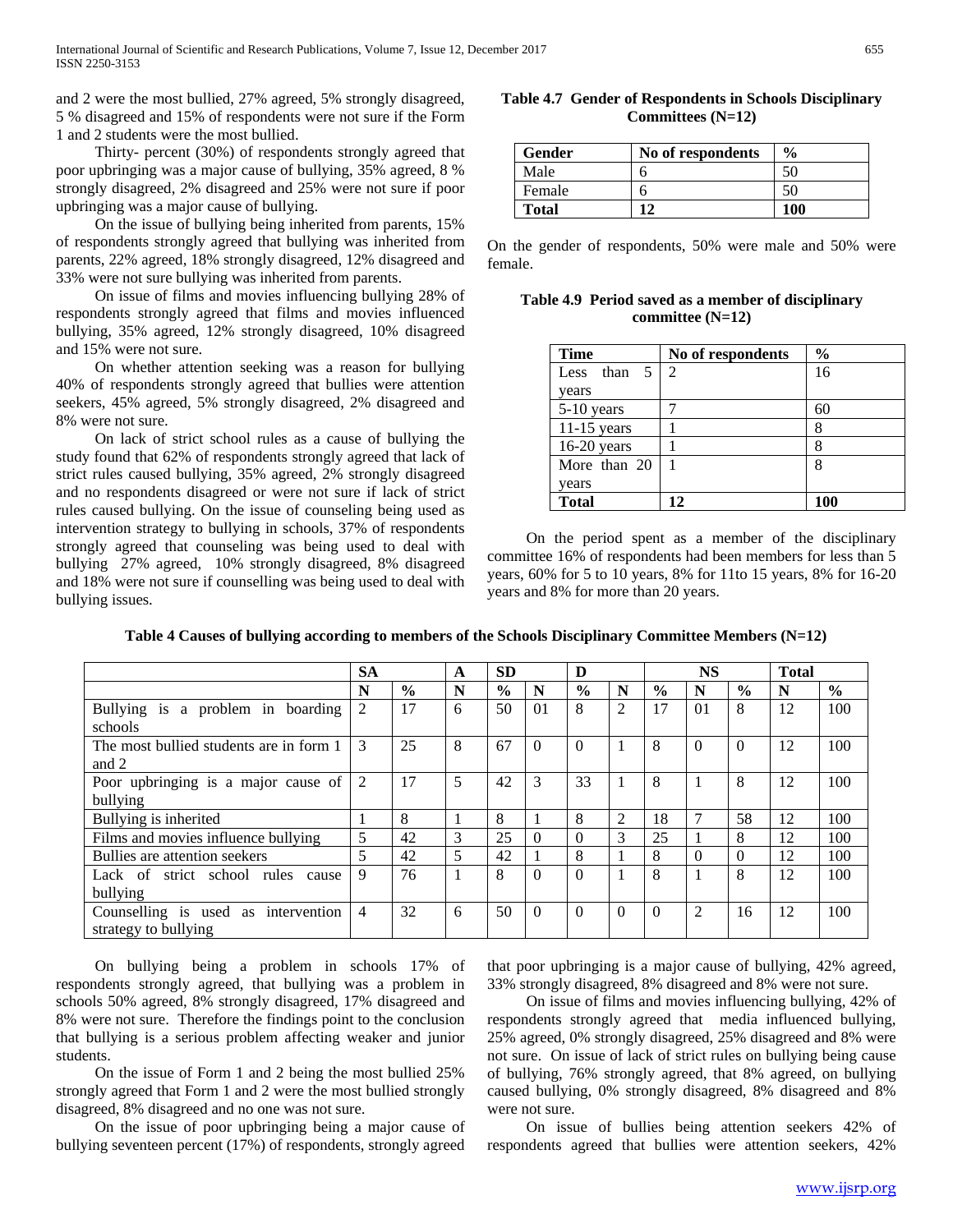agreed, 8% strongly disagreed, 8% disagreed and 0% were not sure. On the issue of counseling being used as intervention strategy to bullying in schools 32% of respondents strongly agreed that counseling was used as an intervention strategy to bullying, 50% agreed, no respondents strongly disagreed nor disagreed and 16% were not sure.

### IV. DISCUSSION

## **Lack of strict school rules on bullying**.

 The study found out that lack of strict school rules on bullying is a major cause of bullying in schools. 84% of members of the disciplinary committees and 97% of school children strongly agreed and agreed that lack of school rules contributed to the existence of bullying at the boarding schools. When potential bullies discover that there are no strict rules against bullying they tend to engage in bullying and others also engage in bullying when they observe that bullies can get away with bullying. If those who bully others are reprimanded for unbecoming behavior and all other pupils observe the perpetrators being punished then it is likely that the bullying cases will not be repeated. The findings are in agreement with Walter (2010) who asserted that schools run by government have lax standards that lead to the occurrence of bullying and other misbehaviours and yet on the other hand church schools are known for high academic, and moral standards have a well as a disciplined student body. This would explain why bullying is more in government than mission schools.

## **Bullies are attention seekers**

 The research findings from the study also show that bullies engage in bullying behaviours as a way of seeking attention from adults in the school or fellow students. 40% of the students strongly agreed and 45% agreed that bullying was done as a way of attention seeking. Among members of the disciplinary committee 42% strongly agreed and the same percentage agreed that bullying was done for purposes of seeking attention. This could be due to the bully's personality inadequacies or lack of recognition through academic excellence. By engaging in bullying behaviours the bully gets attention from peers and is talked about by other pupils. Thus to gain attention the perpetrators of bullying bully other students to get into the limelight and be viewed as heroes. These findings agree with a writer at [www.bullyingstatistics.org](http://www.bullyingstatistics.org/) who indicated that if social recognition can be attained for negative behaviours than positive ones, bullying can occur for purposes of seeking attention.

## **Poor upbringing as a cause of bullying**

 The study also found out that 30% of the students strongly agreed and 35% of the students agreed that poor upbringing can be a cause of bullying in mission and government boarding schools. Among members of the disciplinary committee 17% strongly agreed and 42% agreed that poor upbringing could be a cause of bullying in mission and boarding schools. The poor upbringing results from broken families where children are raised by a single parent, be it the father or mother or raised by older siblings in case of death of parents. Where the family is not quite intact, moral guidance may be inadequate which will then be manifested by bullying behaviours when the child gets to

boarding school. This is also supported by Rigby (2008) in his findings which showed that bullying can be caused by social factors such as dysfunctional families where there are family or parental problems. Children who have positive relationships with their parents or family are less likely to bully others

## **Bullies are influenced by films and movies that they watch**

 The study also found out that bullying behaviours can be caused by films and movies that they bullies watch. The study results showed that 28% of the students strongly agreed while 35% agreed that films and movies influenced bullying behaviour of pupils. Among members of the disciplinary committee the results showed that 42% strongly agreed while 25% agreed the films and movies influenced the bullying behaviour of pupils. This is because the bullies would learn the bullying behaviours from the movies and films go to boarding school where they then practice what they watched in the films and movies. The findings are in agreement with Rigby (2010) who argued that physical violence in media may contribute to bullying, though this may be difficult to generalize as some can watch the films and movies but do not bully but the children will nevertheless bully other children.

#### **Bullying as being inherited from parents**

 The study also found out that both disciplinary committee members and students were not sure if bullying was inherited from parents. The study found out that only 15% of the children strongly agreed and 9% agreed and 33% were not sure whether bullying was a result of inheritance. Among members of the disciplinary committee only 8% strongly agreed that bullying was inherited while also 8% agreed and 58% were not sure. The findings, however do not agree with Hallam and Reeds (2005) who argued that bullying may be genetically inherited. A trait that is genetically inherited is passed on from parents to children. All characteristics that are shown by a person are determined and passed on from generation to generation through the transmission of genetic information. This shows the members of the disciplinary committee and school children did not consider bullying to be genetically transmitted from generation but to be a function of some other factors.

#### V. CONCLUSIONS

 The study concluded that bullying was a problem in boarding schools both mission and government schools. The students and members of disciplinary committees revealed that junior students in Form 1 and 2 were the most bullied students. The perpetrators of bullying were identified as students in Form 3 and 4.

 Students and disciplinary committee members revealed that lack of strict rules on bullying was the major cause of bullying in boarding schools. The findings also indicated that poor upbringing of bullies, films and movies that bullies watch and attention seeking were also causes of bullying. In addition to these causes the members of the disciplinary committees revealed that the poor socio-economic status of students can also be a cause of bullying. However the students and members of the disciplinary committees were not sure of genetics as a cause of bullying.